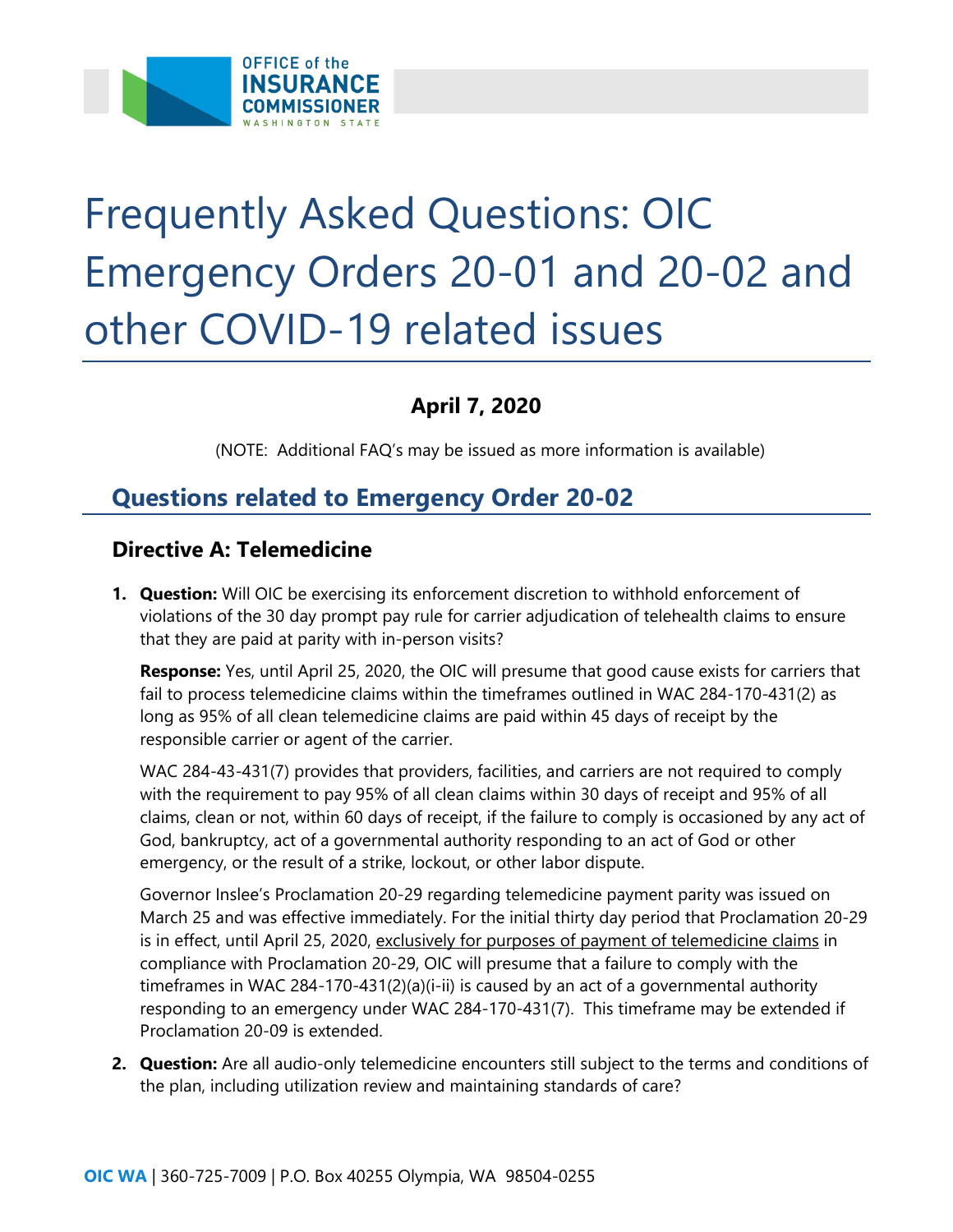**Response:** Yes. Directive A. of OIC Emergency Order 20-02 expands the use of telemedicine services as an alternative to in-person visits during the period of the COVID-19 emergency. RCW 48.43.735(6) provides that a health carrier may subject coverage of a telemedicine or store and forward technology health service under RCW 48.43.735(1) to all terms and conditions of the plan in which the covered person is enrolled including, but not limited to, utilization review, prior authorization, deductible, copayment, or coinsurance requirements that are applicable to coverage of a comparable health care service provided in person.

 services where rates differ between office versus facility? **3. Question:** Will OIC require that carriers follow Medicare payment provisions for telemedicine

**Response:** OIC generally does not regulate payment or billing methodologies. Carriers have the option to negotiate and determine the telemedicine payment methodology they will use to comply with Proclamation 20-29 with the providers in their network. Proclamation 20-29 prohibits carriers "from reimbursing in-network providers for telemedicine claims for medically necessary covered services at a rate lower than the contracted rate that would be paid if the services had been delivered through traditional (in-person) methods".

**4. Question:** Will OIC allow carriers to define clinical appropriateness parameters for use of telehealth and define which services can be delivered via telehealth?

**Response:** Yes, the OIC will allow carriers to implement parameters for the clinical appropriateness of telemedicine to the extent such parameters do not conflict with the telemedicine provisions of OIC Emergency Order 20-02 and Governor Inslee's Proclamation 20- 29. In addition to the requirements already contained in RCW 48.43.735, the OIC expects any telemedicine clinical appropriateness parameters to comply with the following:

- Carriers are not required to cover services via telemedicine unless such services are covered under the carrier's health benefit plans. RCW 48.43.735, as modified by Proclamation 20-29 and OIC Emergency Order 20-02, governs the circumstances under which telemedicine services must be covered.
- via telemedicine to covered enrollees. This includes types of providers that have not • Per Proclamation 20-29 and RCW 48.43.735, carrier adopted parameters concerning telemedicine must permit all categories of in-network providers to deliver clinically appropriate, medically necessary covered health services within their scope of practice traditionally been included in carrier telemedicine parameters, such as providers offering occupational therapy, physical therapy, and speech and language pathology.
- from infection risks and ensuring adequate access and continuity of care. • Carrier determinations of the clinical appropriateness of telemedicine services must take into consideration all relevant factors relating to the immediate and critical need to fight the spread of COVID-19, including but not limited to protecting providers and patients
- Carriers shall not create or enforce any telemedicine coverage requirements or limitations with respect to the originating site for telemedicine services that are inconsistent with RCW 48.43.735(3).
- • Carriers may establish reasonable parameters for clinically appropriate telemedicine services, but those parameters may not impose any specific requirements on the types of technologies used to deliver telemedicine services (including any limitations on audio-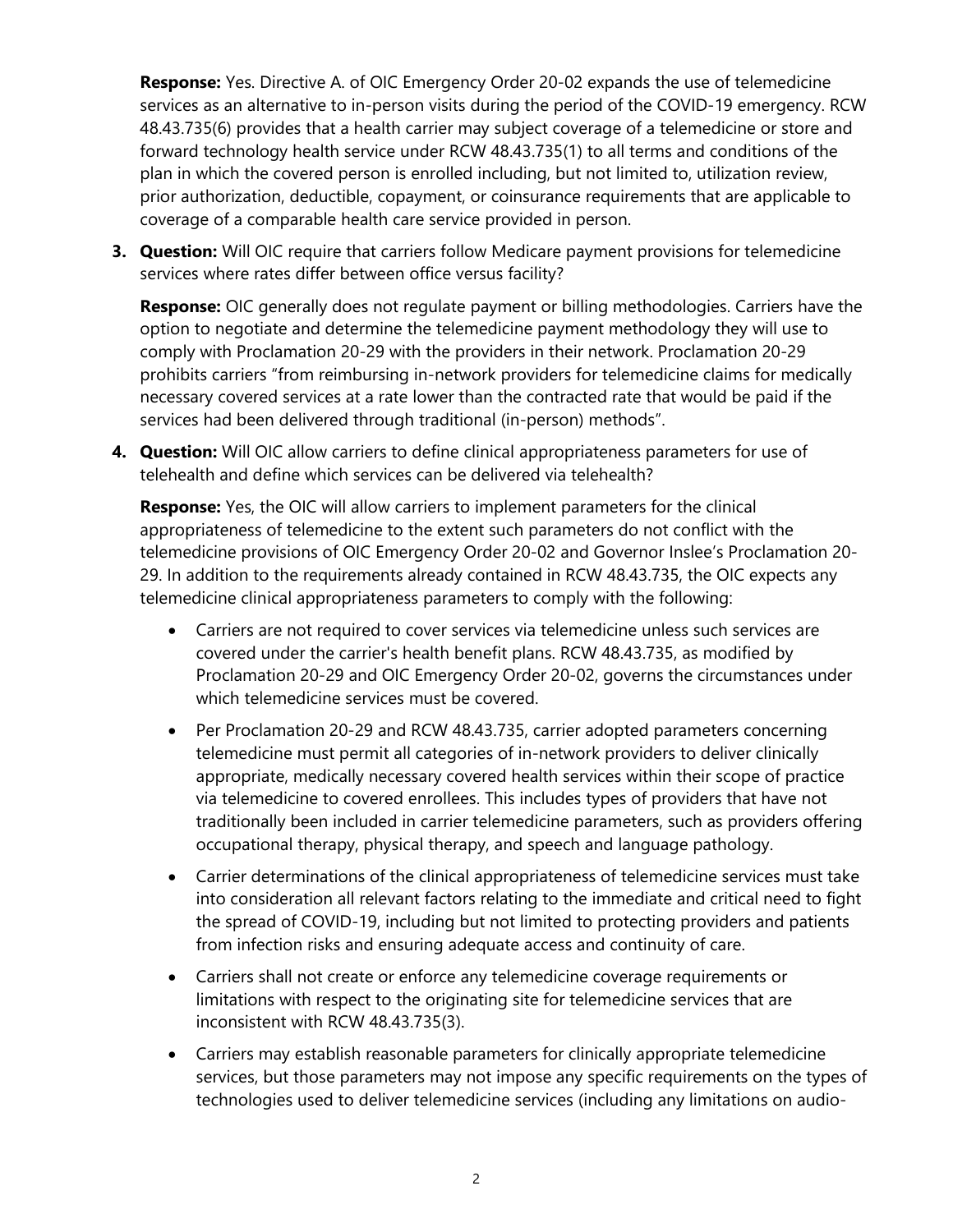only or live video technologies), except that carriers may deem some services not clinically appropriate to deliver through means of an audio-only system.

 • The existence of clinical appropriateness parameters will not shield carriers from potential legal action if the OIC determines such parameters create a barrier to services mandated under RCW 48.43.735, Proclamation 20-29 or OIC Emergency Order 20-02.

### **Directive B: Coverage of diagnostic test panels**

**1. Question:** Do requirements in Directive B. of OIC Emergency Order 20-02 to cover diagnostic panels for influenza A & B, norovirus and other coronaviruses, and respiratory syncytial virus (RSV) without cost-sharing or applying a deductible put high deductible health plans with qualifying HSA's at risk?

**Response:** Probably not, but the OIC is seeking clarification from the IRS. IRS Notice 2020-15 related to HDHP's and COVID-19 provides as follows: "… (A) health plan that otherwise satisfies the requirements to be an HDHP under section 223(c)(2)(A) will not fail to be an HDHP merely because the health plan provides medical care services and items purchased related to testing for and treatment of COVID-19 prior to the satisfaction of the applicable minimum deductible." The OIC believes additional diagnostic panels associated with a COVID-19 test are included in the "medical care services" related to COVID-19 testing that are already covered by the IRS's previous guidance. The OIC will attempt to obtain clarification from the IRS regarding its interpretation of this language. In the interim, a carrier must establish the plan's cost sharing for the coverage of the diagnostic panels in Directive B. of OIC Emergency Order 20-02 at the minimum level necessary to preserve the enrollee's ability to claim tax exempt contributions from his or her HDHP with a qualifying HSA under IRS laws, regulations and notices.

 **2. Question:** With respect to Directive B. of OIC Emergency Order 20-02, are health plans only the code for the COVID 19 specific test that pulls in the claim to pay at 100%? supposed to cover the diagnostic test panels at 100% if there is a COVID 19 diagnosis? The order states as such, but the summary eludes to coverage of all the testing if they are provided with the COVID 19 test (in the same visit and claim). Is it the specific COVID 19 diagnosis code or

 …COVID-19 testing for enrollees who meet the CDC criteria for testing, as determined by the **Response:** No, coverage of the COVID-19 test, diagnostic test panels and the provider visit at 100% are not dependent upon there being a positive test result for COVID-19 or the diagnostic test panel if the enrollee meets the CDC criteria for COVID-19 testing and their health care provider determines that such testing is medically necessary. Consumers who seek testing in good faith should not be penalized if they have a negative test result. Directive B. of OIC Emergency Order 20-02 is an extension of the consumer protections included in Directive A. of Emergency Order 20-01. Directive A. of Emergency Order 20-01 requires carriers to "cover, prior to application of any deductible and with no cost-sharing, the health care provider visit and enrollee's health care provider." (See [https://www.cdc.gov/coronavirus/2019-nCoV/hcp/clinical](https://www.cdc.gov/coronavirus/2019-nCoV/hcp/clinical-criteria.html)[criteria.html\)](https://www.cdc.gov/coronavirus/2019-nCoV/hcp/clinical-criteria.html)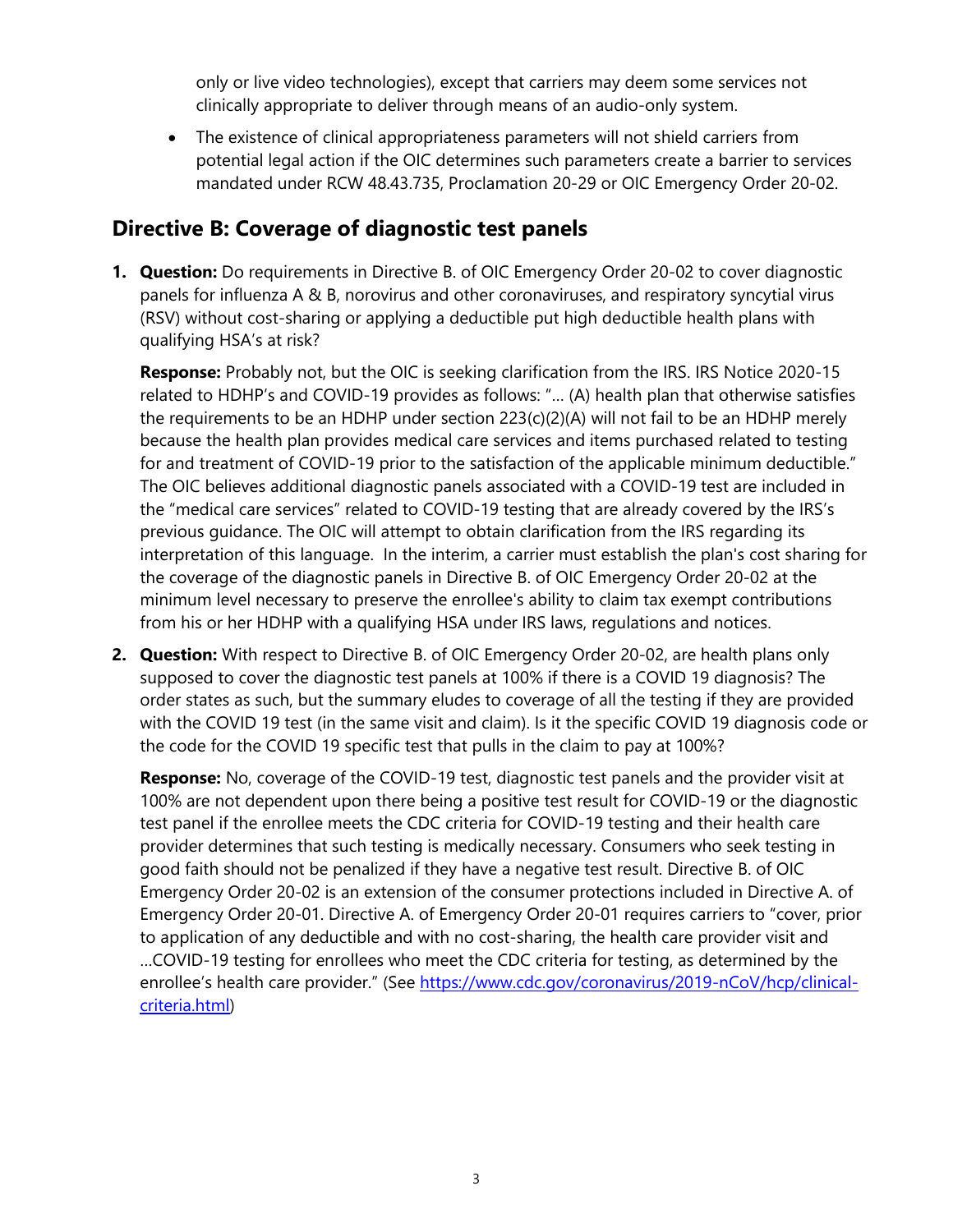## **Directive D: Prior authorization related to hospital discharge**

**1. Question:** What is meant by "insufficient time" in Directive D. of OIC Emergency Order 20-02?

**Response:** This will be a fact-specific and case-by-case determination. The language of Directive D. is drawn from existing OIC rules that were adopted in June 2017 and effective January 1, 2018. Subsection (5) of WAC 284-43-2060 provides that carriers must treat as an extenuating circumstance, i.e. eliminate any requirement for prior authorization, situations in which "an enrollee is discharged from a facility and insufficient time exists for institutional or home health care services to receive approval prior to delivery of the service". Given limited hospital bed capacity in our state and the expectation that a significant number of individuals diagnosed with COVID-19 will need acute care that requires hospitalization, OIC anticipates that discharges may need to occur within a period of a day or less. It is OIC's expectation, that in light of the COVID-19 pandemic, carriers will take all actions within their power necessary to facilitate discharge and transfer so that hospital beds are available for those that need them most.

## **Directive E: Grace period**

**1. Question:** With respect to claims that are pended during a grace period, how will OIC apply the prompt payment requirements of WAC 284-170-431? Will claims received for members within the new grace period be treated as an exception to comply with these requirements while the emergency order is effective?

**Response:** No, the OIC does not consider claims made during the grace period required under OIC Emergency Order 20-02 to be an exception to WAC 284-170-431. However, under WAC 284-170-431, claims submitted during a grace period are not considered "clean" claims. Therefore, they need not be paid within 30 days. Instead, these claims are subject to the requirement in WAC 284-170-431(2)(a)(ii) that 95% of claims be paid or denied within sixty days of receipt by the responsible carrier or agent of the carrier, except as agreed to in writing by the parties on a claim-by-claim basis.

**2. Question:** Does Directive B. of Emergency Order 20-04 apply to all communications from Regulated Entities to enrollees or the plan sponsor that are sent during the grace period?

**Response:** Yes, unless the carrier has sent notification to the plan sponsor and each enrollee household that their health plan is in a grace period through premium billing notices, premium delinquency notifications or other similar communication. If such a notice or notices have been sent, then comparable language does not need to be included in communication related to a particular claim, such as an explanation of benefits or a letter stating the results of a prior authorization request.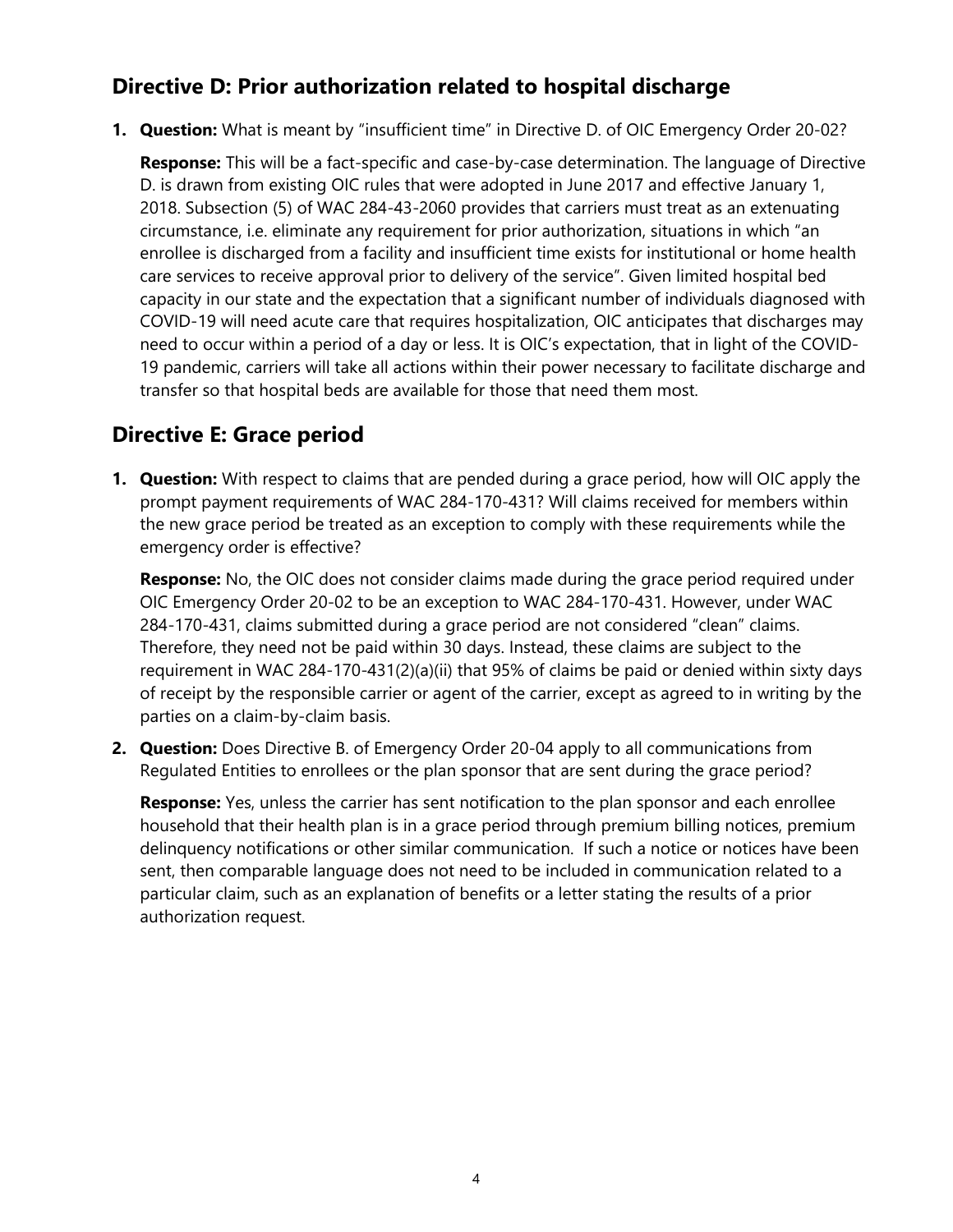#### **Out-of-state providers**

**1. Question:** Can OIC allow carriers to contract with out-of-state providers and can there be any leniency on provider credentialing requirements?

**Response:** Yes, the OIC will allow carriers to be flexible in their credentialing requirements to include out of state providers who are permitted to practice in Washington State consistent with the rules and standards established by the Department of Health. WAC 284-170-411 provides that issuer standards for selecting participating providers "must be consistent with rules or standards established by the state department of health or other regulatory authority established in Title 18 RCW for health care providers specified in RCW 18.130.040."

 The Washington State Department of Health has invoked the Uniform Emergency Volunteer Such providers can be compensated or not (see RCW 70.15.010(16)). The OIC will allow carriers Health Practitioner Act, chapter 70.15 RCW, allowing out of state providers to practice in Washington state during an emergency if they are registered with the Department of Health, are licensed in another state and in good standing in every state, and meet certain requirements. to contract with health care providers who are not licensed in Washington state, but who are authorized by DOH to practice in Washington state under chapter 70.15 RCW. OIC encourages carriers to use single case agreements or other payment arrangements to enable such providers to be compensated for their work.

#### **Prior authorization for COVID-19 testing or treatment:**

 **1. Question:** Directive C. of Emergency Order 20-01 requires carriers to suspend any prior authorization requirements that apply to covered diagnostic testing and treatment of coronavirus disease 2019 (COVID-19). Given the increase in hydroxychloroquine and chloroquine prescribing, and concerns about access to those medications for individuals with conditions such as lupus and rheumatoid arthritis, can carriers place quantity limitations on prescriptions for these medications?

**Response:** Yes, to preserve access to needed medication, and consistent with the March 2020<br>Washington State Medical Commission Statement on Chloroquine [\(https://wmc.wa.gov/news/wmc%C2%A0statement-chloroquine\)](https://wmc.wa.gov/news/wmc%C2%A0statement-chloroquine), OIC interprets the suspension of prior authorization requirements for testing or treatment of COVID-19 in OIC Emergency Order 20-01 to allow appropriate quantity prescribing limitations on drugs, whether on-label or off-label, if such limitations are consistent with what would be prescribed as a month's supply of the medication for standard medical indications. This response is intended to allow prescribing limitations, but also ensure that the amount prescribed is at least sufficient for a month's supply of the medication. It also would not allow for the imposition of clinical prior authorization requirements due to the COVID-19 test's sometimes limited sensitivity and highly variable availability based on location.